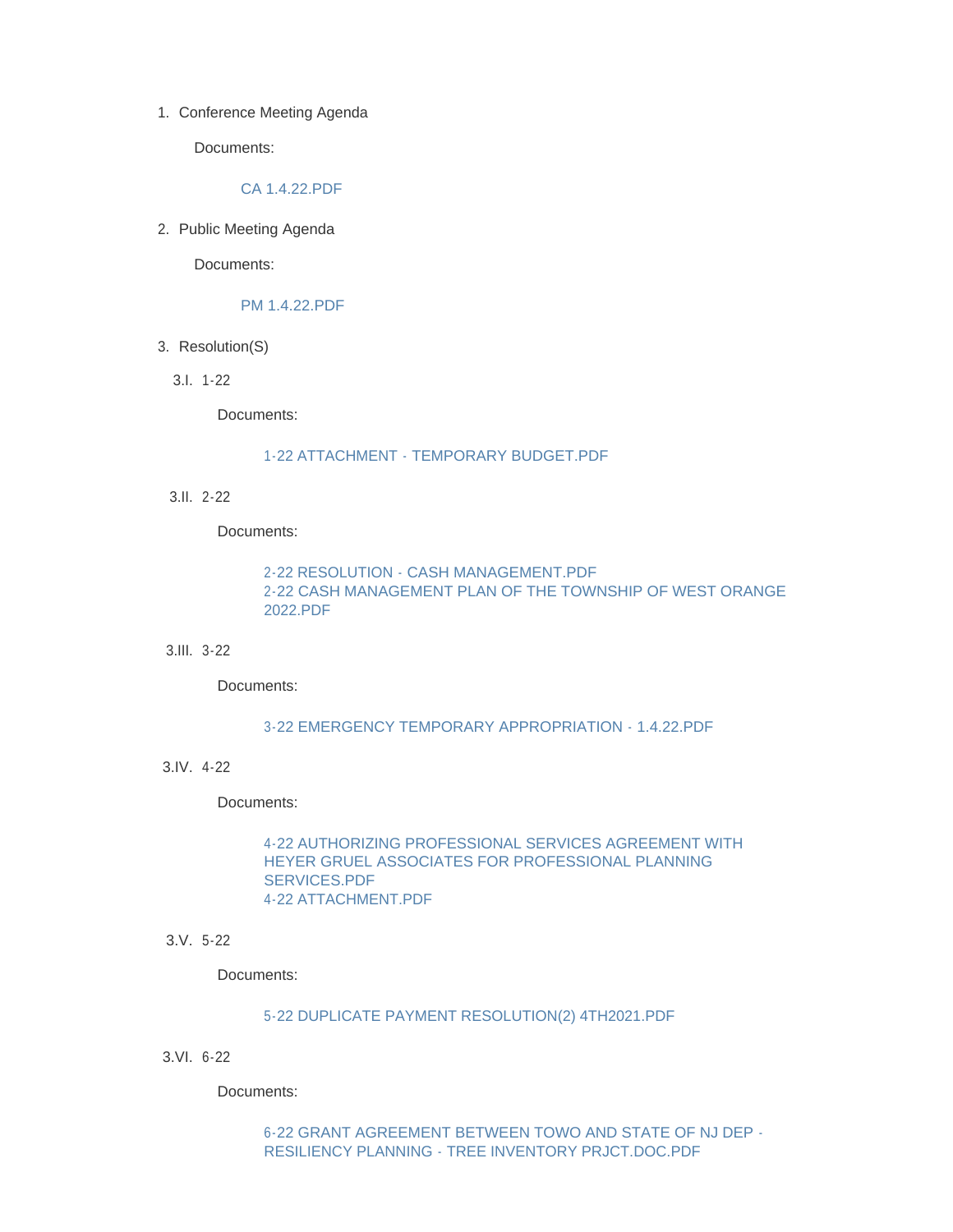3.VII. 7-22

Documents:

[7-22 AUTHORIZING DISCHARGE OF MORTGAGE ON 214 GREGORY](http://www.westorange.org/AgendaCenter/ViewFile/Item/4506?fileID=14250)  AVENUE.PDF [7-22 EXHIBIT TO THE RESOLUTION AUTHORIZING DISCHARGE OF](http://www.westorange.org/AgendaCenter/ViewFile/Item/4506?fileID=14251)  MORTGAGE ON 214 GREGORY AVENUE.PDF

#### 8-22 3.VIII.

Documents:

# [8-22 DWOA BUDGET NARRATIVE.PDF](http://www.westorange.org/AgendaCenter/ViewFile/Item/4507?fileID=14253) [8-22 DWOA 2022 BUDGET VS ACTUAL FINAL.PDF](http://www.westorange.org/AgendaCenter/ViewFile/Item/4507?fileID=14252)

9-22 3.IX.

Documents:

#### [9-22 OFFICIAL NEWSPAPERS 1.4.22.DOC.PDF](http://www.westorange.org/AgendaCenter/ViewFile/Item/4508?fileID=14254)

10-22 3.X.

Documents:

### [10-22 RAFFLE LICENSE 1.4.22.PDF](http://www.westorange.org/AgendaCenter/ViewFile/Item/4509?fileID=14255)

11-22 3.XI.

Documents:

# 11-22 RESOLUTION ACKNOWLEDGING THE MAYORS APPOINTMENT OF [JOHN GROSS AS BUSINESS ADMINISTRATOR AND HIS RESIDENCY.PDF](http://www.westorange.org/AgendaCenter/ViewFile/Item/4510?fileID=14256)

- 4. Ordinance(S) On Second And Final Reading
	- 2670-21 4.I.

Documents:

# [2670-21 ORDINANCE AMENDING THE SMOKING PROHIBITION TO ADD](http://www.westorange.org/AgendaCenter/ViewFile/Item/4513?fileID=14259)  CANNABIS PRODUCTS AND E-CIGARETTES-REDLINED.PDF

2671-21 4.II.

Documents:

# [2671-21 ORDINANCE REVISING ALTERNATIVE ROUTE HIRING POLICY](http://www.westorange.org/AgendaCenter/ViewFile/Item/4514?fileID=14260)  FOR THE WEST ORANGE POLICE DEPARTMENT.PDF

2672-21 4.III.

Documents: